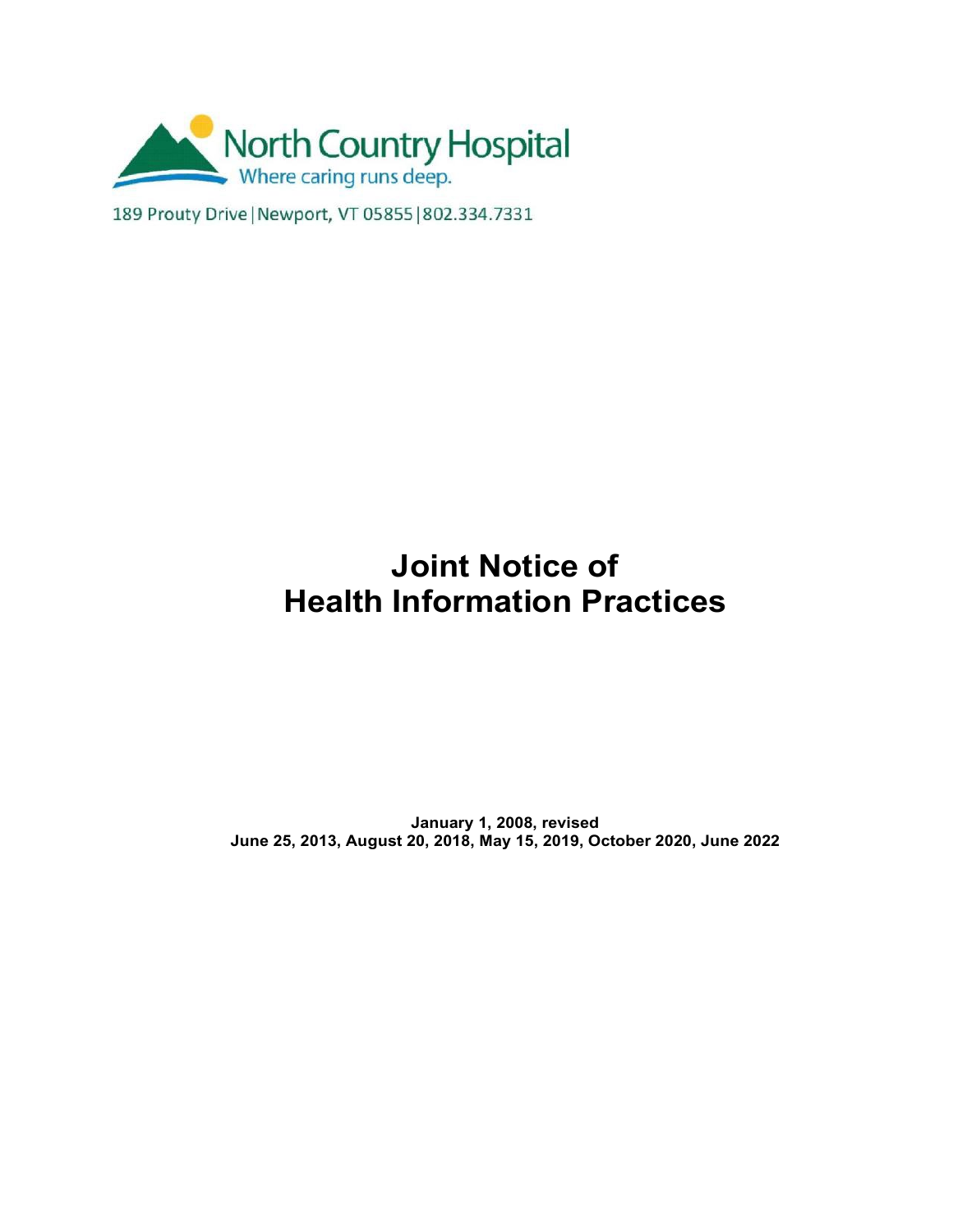## **Notice of Health Information Practices**

## *This notice describes how medical information about you may be used and disclosed and how you can get access to this information. Please review it carefully.*

## **Understanding Your Health Record/Information**

Each time you visit a hospital, physician, or other healthcare provider, a record of your visit is made. *Typically, this record contains your symptoms, examination and test results, diagnoses, treatment, and a plan for future care or treatment. This information, which we refer to as your health or medical record, is an essential part of the health care we provide for you.*

Your health record contains personal health information, the confidentiality of which is protected under both state and federal law, and by the safeguards we have in place to protect and secure it. Understanding how we expect to use and disclose your health information helps you to ensure its accuracy, better understand who, what, when, where, and why your health care providers and others may access your health information and make more informed decisions when authorizing disclosure to others.

Part or all of your medical record is in an electronic form, not on paper. That information is available to any provider or employee who has access to our electronic record keeping system, following our confidentiality policies.

## **Electronic Exchange of Your Health Information**

In some instances, we may transfer health information about you electronically to other health care providers who are providing you treatment or to the insurance plan providing payment for your treatment. Your health information may also be made available to care providers through the Vermont Health Information Exchange ("VHIE"). The VHIE is a health information network operated by VITL, Inc. and your treating health care providers may access your health information through the VHIE unless you have provided specific written "opt out" for their access. Your information may still be accessed if you are in need of emergency treatment. For information about the VHIE, se[e](http://www.vitl.net/) *www.vitl.net*.

In a similar fashion, your health information may also be made available to care providers through the CommonWell Network, a national health information exchange (HIE). An "opt out" is also available for this HIE. For information about the CommonWell Network, see *www.commonwellalliance.org/for-thepatient.*

## **Your Health Information Rights**

Under the Federal Privacy Rules, you generally have the right to:

- Receive notice of the uses and disclosures we expect to make of your health information. You may elect to receive this notice electronically, but you are also entitled to receive a paper copy upon request.
- Request additional restrictions on uses and disclosures of your health information. We are not required to agree to any such request, with the exception of a request to limit disclosures to a health plan if you have paid for the health services provided at the time of service.
- Request that we send you confidential communications by alternative means or at alternative locations.
- Inspect and obtain a copy of your health record.
- Request that your health record be amended or corrected. Ask us how to do this. We may say "no" to your request, but we will tell you why in writing within 60 days.
- Obtain an accounting of disclosures of your health information made without authorization for purposes other than treatment, payment, or health care operations for a time period no longer than six years.
- Receive notification from us following a breach of your health information.

Some of these rights are subject to exceptions and restrictions according to Federal Rules.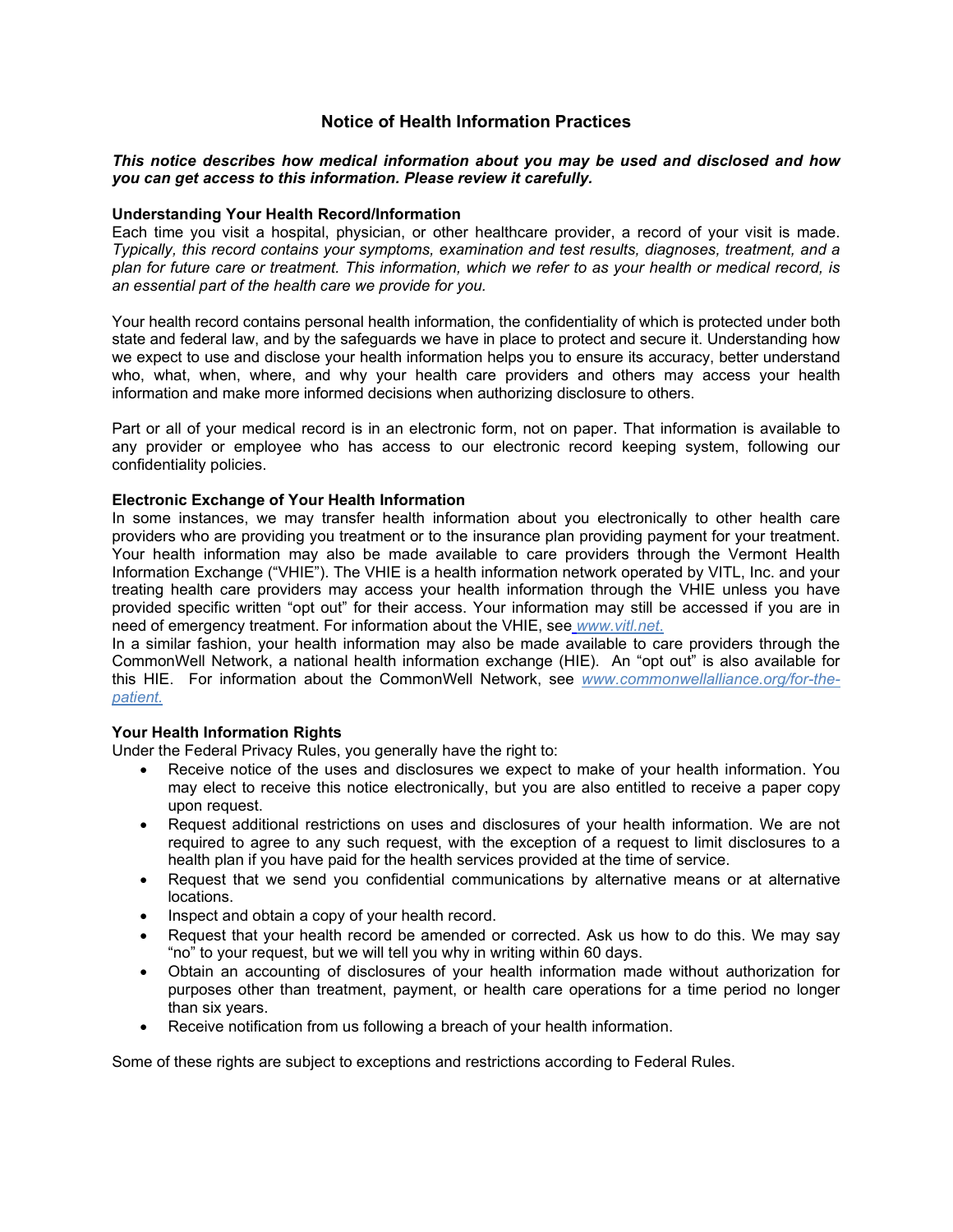We require a request to inspect and copy to be in writing. We reserve the right to restrict requests to normal business hours with an appointment, if necessary. We also reserve the right to use the time allotted by law to comply with your request. Please direct requests to:

Director of Health Information Management, 802-334-3265, Email: [NCHhim@nchsi.org.](mailto:NCHhim@nchsi.org)

If you seek an electronic copy of your electronic health information in a specific electronic form and format that is not readily producible, we will work with you on an alternative form and format.

## **Our Responsibilities**

We are required by the Federal Privacy Rules to:

- Maintain the privacy of your health information.
- Provide you with notice as to our legal duties and privacy practices with respect to health information we collect and maintain about you.
- Abide by the terms of this notice, subject to the following reservation of rights.

We reserve the right to change our health information practices and the terms of this notice, and to make the new provisions effective for all protected health information we maintain, including health information created or received prior to the effective date of any such revised notice. Should our health information practices change, we will post and/or provide a revised notice upon request. We will not use or disclose your health information without your authorization, except as described in this notice.

## **We May Use and Disclose your Health Information for Treatment, Payment and Health Care Operations with Your Consent which is Required by Vermont Law.**

The examples below are provided to give you an idea of how information is used.

## *We will use or disclose your health information for treatment.*

For example: Information obtained by a member of your healthcare team will be recorded in your record and used to determine the course of treatment that should work best for you. Your physician will document in your record his or her expectations of the members of your healthcare team. Members of your healthcare team will then record the actions they took and their observations. In some cases, your information may be reviewed in preparation for care you may need to receive in the future. Information may be disclosed to identified providers who will provide care to you outside of the Hospital.

#### *We will use or disclose your health information for payment.*

For example: Employees responsible for our billing process access your information to produce a bill that may be sent to you or your insurance company or health plan. The information on or accompanying the bill may include information that identifies you, as well as your diagnosis, procedures, and supplies used. Your insurance company may request additional information.

#### *We will use or disclose your health information for health care operations.*

Certain uses of health information are necessary for the day-to-day operations of a health care facility. Some physicians and employees not directly involved in your care may see your information as part of their work. For example: medical staff, risk managers, or members of the quality improvement team may use information in your health record to assess the care and outcomes in your case and others like it. This information will then be used in an effort to improve the quality and effectiveness of the healthcare and service we provide.

#### **Uses and Disclosures That We May Make Unless You Object**

*Patient List:* We maintain a list of current inpatients in the Hospital. If someone inquires about you by name, we will disclose your room number and telephone extension. If you object, preferably in writing, we will not disclose this information. We also provide a list of religious affiliations available only to clergy. It is, of course, not necessary to indicate such an affiliation.

*Family or friends involved in care*: Unless you object, preferably in writing, health professionals may, using their best judgment, disclose to a family member, close personal friend, or any other person you identify health information relevant to that person's involvement in your care or payment for that care.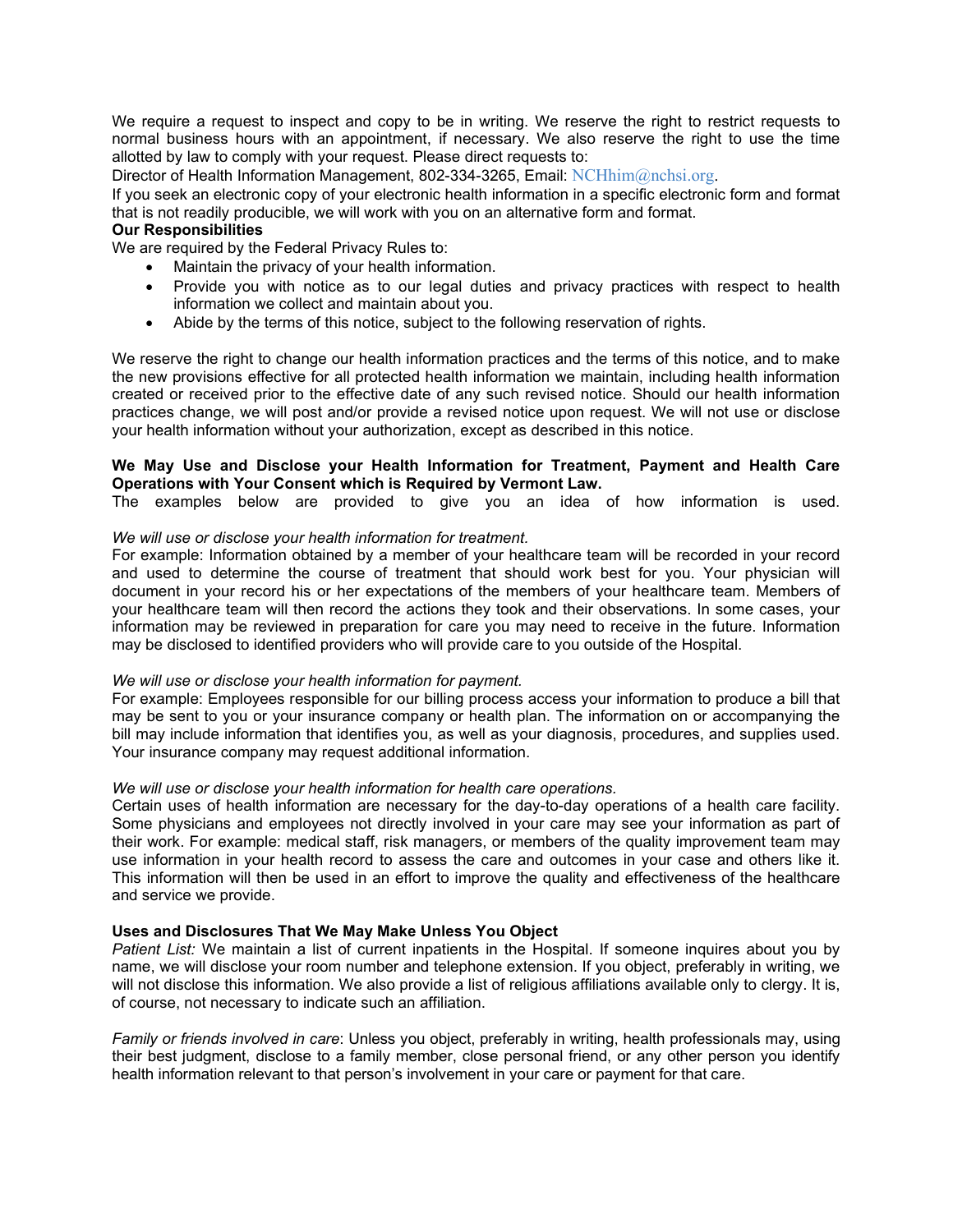## **Other Uses and Disclosures**

Unless you object, we may contact you to remind you of your appointments, healthcare treatment options or other health services that may be of interest to you (so long as we are not being paid by another organization to do so).

## **Required Disclosures**

The Federal Privacy Rules require us to disclose your personal health information to you at your request, and to the Secretary of Health and Human Services when requested as part of an investigation or compliance review.

## **Other Disclosures We May Be Required To Make Without Your Authorization**

In addition, Federal Privacy Rules and state laws and regulations permit uses and disclosure of your health information without your authorization including:

- When required by state or federal law. (This includes, but not limited to, required reports to cancer and mammography registries, reports to law enforcement agencies concerning gunshot wounds; reports on illegal alcohol levels tested in the emergency department on a patient involved in a motor vehicle accident.)
- To state and federal public health authorities, including state medical officers, the Food and Drug Administration (FDA), and other agencies charged with preventing or controlling disease.
- To government authorities, including protective service agencies, authorized to receive reports of abuse, neglect, or domestic violence.
- To state and federal government health oversight agencies, such as the U.S. Department of Health and Human Services.
- To the Vermont Board of Medicine and other professional licensing boards.
- When required or court ordered in a judicial or administrative proceeding.
- To law enforcement officials for certain law enforcement purposes, including the reporting of certain types of wounds or injuries, or pursuant to a court order, or for the purpose of identifying or locating a subject, fugitive, material witness, missing person, or victim, provided that the conditions in the rule are met. We will however, make every effort to protect your privacy, if possible.
- To coroners, medical examiners, or funeral directors for purposes of identifying a deceased person or carrying out their duties as required by law.
- To organ procurement organizations for purposes of organ or tissue donation and transplantation, consistent with applicable law.
- For research approved by an Institutional Review Board (IRB) or Privacy Board that has reviewed the research proposal and established protocols to ensure the privacy of your health information.
- When required to avert a serious and imminent threat to health or safety.
- When requested for certain military or national security government functions authorized by law.
- As authorized by law in connection with workers compensation programs.

## **Uses and Disclosures Specifically Authorized By You**

We shall only make other uses and disclosures of your protected health information on the basis of specific written authorization forms signed by you. Specifically, we may not use or disclose your health information for marketing purposes and we may not sell your health information without your written authorization. Additionally, if psychotherapy notes are part of your health information, they may not be disclosed unless you provide written authorization.

You have the right to revoke any such authorization at any time, except to the extent we have already relied on it in making an authorized use or disclosure. If the disclosure is at our request, your authorization is optional, and your treatment will not be affected.

## **Fundraising**